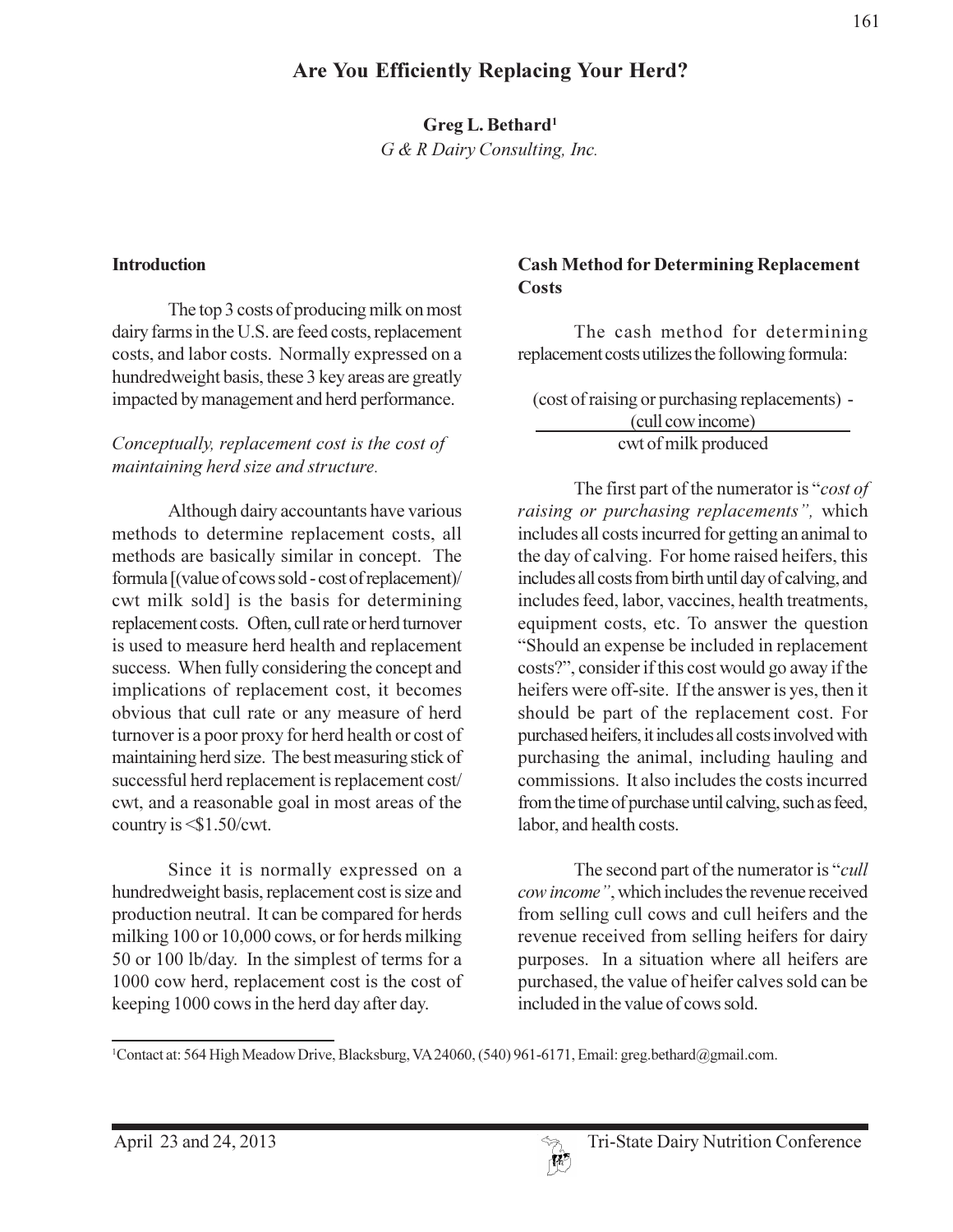### **Comparing Herd Scenarios Using the Cash Method**

Table 1 illustrates replacement costs for four 1000 cow herds with varying cull rates, death loss, and production levels. The 4 herds in Table 1 dispel some of the myths related to replacement costs.

## Myths Dispelled from Table 1.

- Myth #1: High cull rate means high replacement costs. This is often true but not always. Herd D is a high-producing herd that has excellent herd health. Death loss is relatively low and the cull cows are valuable. The dairy ships a lot of milk, which dilutes the replacement costs over more hundredweights.
- Myth  $#2$ . Low production is not a viable business model. A low production, low input model can be very successful, provided that feed, labor, and replacement costs are low. Lower producing herds can achieve low replacement costs by having low death loss, low cull rate, and high quality culls. Herd C is an example of this.
- Myth #3. A dairy only sells milk. Dairy farms also sell a lot of beef. The quality of cows being sold greatly impacts cull cow income and replacement costs. Selling fat, late lactation cows is very different from selling skinny fresh cows or thin lame cows. The high death loss and low value of culls is hurting Herd B.
- Myth #4. Lowering cull rates will always lower replacement costs. Depending on market conditions, simply lowering cull rate may not improve replacement costs. Keeping low producing cows and holding on to cows too long to where their cull value is lessened will typically not improve replacement costs.

Myth  $#5$ . Herd health is tied to cull rate. Low replacement costs result from a healthy herd where management makes good economic decisions on cows, regardless of cull rate. Herd D is a high-producing herd with a high cull rate but reasonable replacement costs. Unhealthy herds like Herd B have higher death loss, poorer quality culls, and higher replacement costs, despite reasonable cull rates.